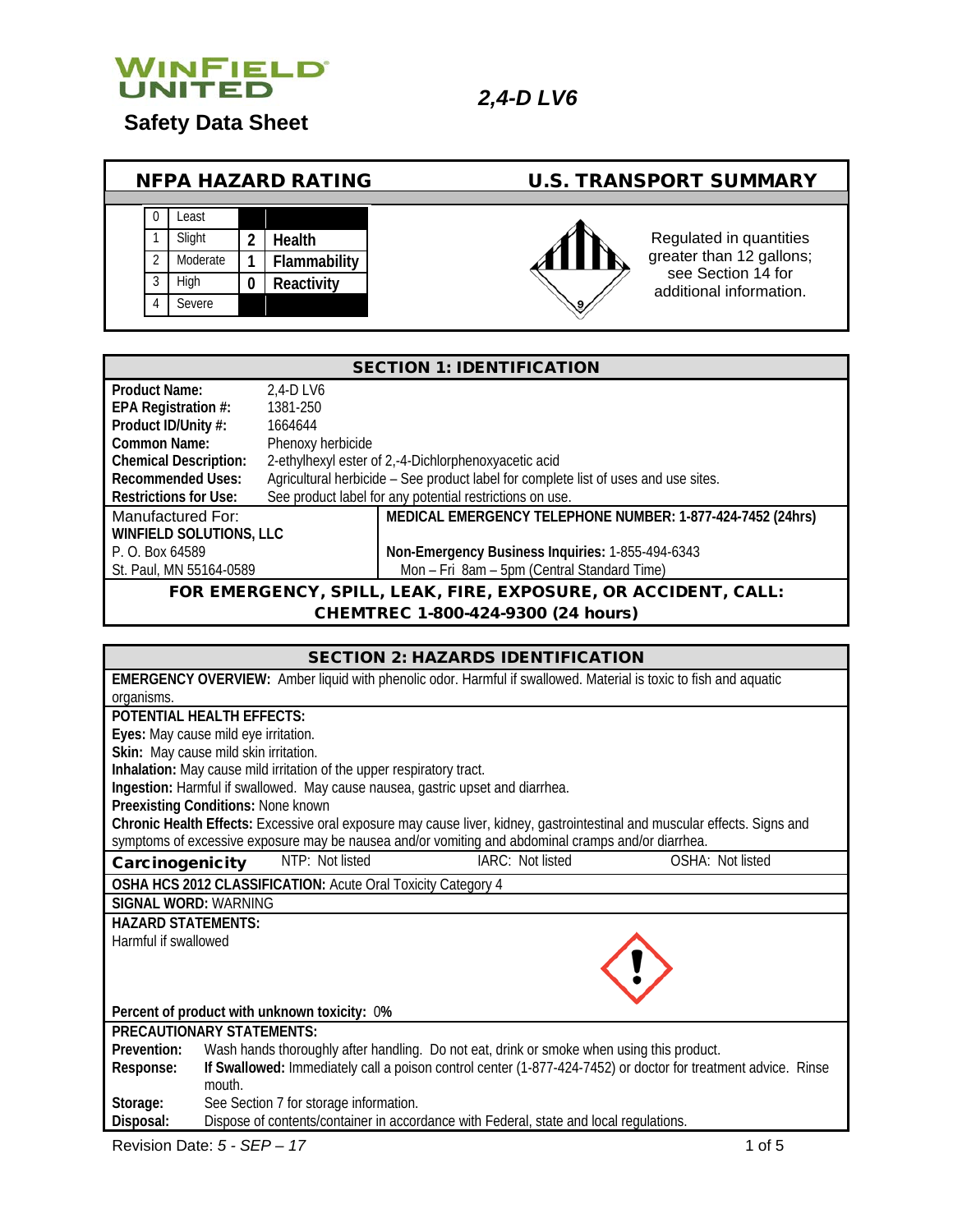## *2,4-D LV6*

| <b>SECTION 3: COMPOSITION/INFORMATION ON INGREDIENTS</b>                                                                                        |            |            |  |
|-------------------------------------------------------------------------------------------------------------------------------------------------|------------|------------|--|
| Ingredient                                                                                                                                      | $%$ (wt)   | CAS Reg. # |  |
| 2,4-Dichlorophenoxyacetic acid, iso-octyl ester                                                                                                 | 88.8%      | 1928-43-4  |  |
| 2-ethyl hexanol                                                                                                                                 | $< 0.35\%$ | 104-76-7   |  |
|                                                                                                                                                 |            |            |  |
|                                                                                                                                                 |            |            |  |
| *Ingredients not specifically listed are non-hazardous and are considered to be confidential business information under 29 CFR<br>1910.1200(i). |            |            |  |
| See Section 8 for exposure limits.                                                                                                              |            |            |  |

|             | <b>SECTION 4: FIRST AID MEASURES</b>                                                                                                                                                                                               |
|-------------|------------------------------------------------------------------------------------------------------------------------------------------------------------------------------------------------------------------------------------|
| Inhalation: | Remove person from contaminated area to fresh air and assist breathing as needed. See medical attention<br>if irritation occurs.                                                                                                   |
| Ingestion:  | Seek medical attention or call a poison control center for treatment advice. Do not induce vomiting unless<br>instructed to do so by a poison control center or doctor. Do not give anything by mouth to an unconscious<br>person. |
| Eyes:       | Flush eyes with clean water for at least 15 minutes. Lift eyelids to facilitate irrigation. If present, remove<br>contact lenses after 5 minutes and continue rinsing. Seek medical attention if irritation persists.              |
| Skin:       | Remove contaminated clothing and wash before re-using. Flush skin with water and then wash with soap<br>and water. Seek medical attention if irritation persists.                                                                  |

## SECTION 5: FIRE FIGHTING MEASURES

**Suitable Extinguishing Media:** Alcohol-resistant foam, carbon dioxide, dry powder or water fog

**Unsuitable Extinguishing Media:** Water jet. Use of water jet will spread material.

**Special Fire Fighting Procedures:** Wear NIOSH/MSHA approved self-contained breathing apparatus and full bunker gear. Dike area to prevent runoff and contamination of water sources. Dispose of fire control water later. Avoid breathing vapors; keep upwind.

**Hazardous Combustion Products:** Hydrogen chloride and carbon oxides under fire conditions.

**Unusual Fire and Explosion Hazards:** Closed containers may explode from vapor expansion in high heat.

## SECTION 6: ACCIDENTAL RELEASE MEASURES

**Personal Precautions:** Refer to Section 8 for personal protective equipment to be worn during containment and clean-up of a spill involving this product.

**Environmental Precautions:** Do not allow spilled product or washings to enter sewers or waterways.

**Methods for Containment:** Contain spilled product by diking area with sand or earth.

**Methods for Clean-up:** Cover spilled product with an inert absorbent material such as sand, vermiculite or other appropriate material. Vacuum, scoop or sweep up material and place in a container for disposal. Do not place spilled material back in original container.

**Other Information:** Spills of this product may require reporting under the Comprehensive Environmental Response, Compensation, and Liability Act (CERCLA) as the product contains 2,4-Dichlorophenoxyacetic acid (2,4-D) with a reportable quantity (RQ) of 100 lbs. See Section 15 for additional information.

## SECTION 7: HANDLING AND STORAGE

**Handling:** RECOMMENDATIONS ARE FOR MANUFACTURING, COMMERCIAL BLENDING, AND PACKAGING WORKERS. PESTICIDE APPLICATORS AND WORKERS must refer to the pesticide product label and Directions for Use attached to the product for Agricultural Use Requirements in accordance with the EPA Worker Protection Standard 40 CFR part 170. Ensure adequate ventilation. Immediately clean up spills that occur during handling. Keep containers closed when not in use. Practice good hygiene after using this material, especially before eating, drinking, smoking, using the toilet, or applying cosmetics. **Storage:** Store in cool, dry areas away from children, feed and food products and sources of heat. Store in original container with lid tightly closed. Do not store in direct sunlight. **See pesticide product label for additional storage information. Minimum Storage Temperature:** Not determined

**Other Precautions:** Consult Federal, state and local laws and regulations pertaining to storage.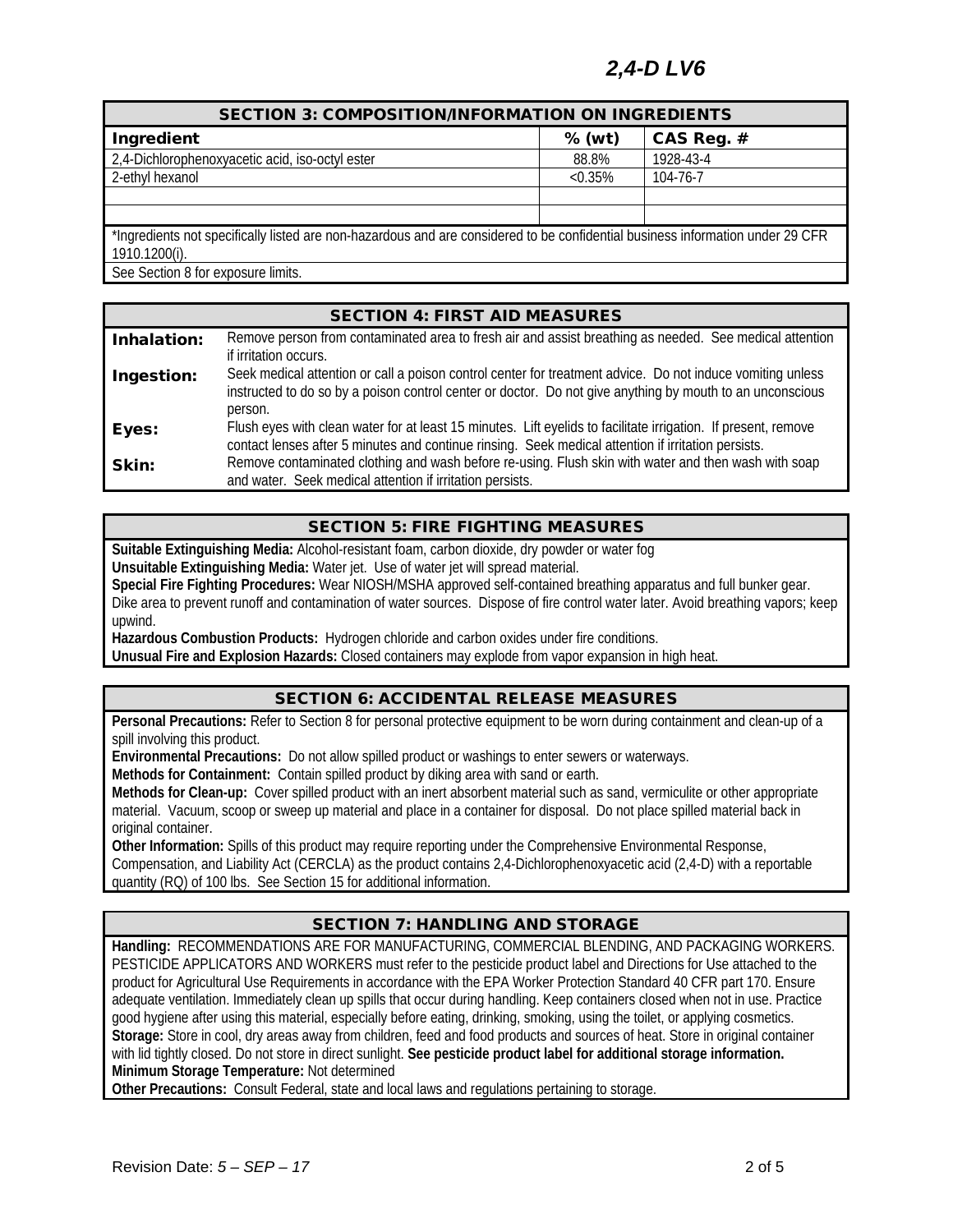| <b>Exposure Guidelines</b>                                                                                                     |                 |                  |           |  |
|--------------------------------------------------------------------------------------------------------------------------------|-----------------|------------------|-----------|--|
| Component:                                                                                                                     | <b>OSHA PEL</b> | <b>ACGIH TLV</b> | NIOSH REL |  |
| 2,4-D Dichlorophenoxy acetic acid                                                                                              | 10 mg/m3 (TWA)  | 10 mg/m3 (TWA)   |           |  |
|                                                                                                                                |                 |                  |           |  |
| NOTE TO END USERS: PERSONAL PROTECTIVE EQUIPMENT (PPE) AND CLOTHING LISTED IN THIS SECTION IS FOR                              |                 |                  |           |  |
| MANUFACTURING, COMMERCIAL BLENDING AND PACKAGING WORKERS. APPLICATORS AND HANDLERS SHOULD                                      |                 |                  |           |  |
| REFER TO THE PESTICIDE PRODUCT LABEL FOR PROPER PERSONAL PROTECTIVE EQUIPMENT (PPE) AND                                        |                 |                  |           |  |
| CLOTHING.                                                                                                                      |                 |                  |           |  |
| Respiratory Protection: Where airborne exposure to concentrations greater than the above listed exposure limits is likely, use |                 |                  |           |  |

a NIOSH approved respirator with cartridges/canisters approved for pesticides.

**Engineering Controls: Local Exhaust:** Provide general or local exhaust ventilation systems to maintain airborne concentrations below OSHA PELs or other specified exposure limits. Local exhaust ventilation is preferred.

**Protective Gloves:** Wear chemical resistant gloves.

**Eye Protection:** Wear chemical goggles or safety glasses and full-face shield. Contact lenses are not eye protective devices. **Other Protective Clothing or Equipment:** Wear long sleeve shirt, long pants and shoes plus socks to prevent skin exposure. **Work/Hygienic Practices:** Never eat, drink, nor use tobacco in work areas. Practice good hygiene after using this material, especially before eating, drinking, smoking, using the toilet, or applying cosmetics.

| <b>SECTION 9: PHYSICAL AND CHEMICAL PROPERTIES</b> |  |
|----------------------------------------------------|--|
|                                                    |  |

| <b>Physical State:</b>      | Liauid                           | Specific Gravity ( $H_2O=1$ ):       | $1.135 - 1.136$ (typical)         |
|-----------------------------|----------------------------------|--------------------------------------|-----------------------------------|
| Vapor Pressure (mm Hg):     | Not determined                   | Density (Ibs/gallon):                | $9.47 - 9.48$ lbs/gallon          |
| Vapor Density (Air=1):      | Not determined                   | <b>Melting Point/Freezing Point:</b> | Not determined                    |
| Solubility in Water (wt %): | Soluble                          | <b>Boiling Point/Range:</b>          | Not determined                    |
| Viscosity:                  | Not determined                   | $pH$ :                               | $4.7 - 5.9$                       |
| Appearance and odor:        | Amber colored liquid with slight | Flash Point:                         | >200 $\degree$ F (93 $\degree$ C) |
|                             | phenolic odor                    |                                      |                                   |

## SECTION 10: STABILITY AND REACTIVITY

**Reactivity:** None known

**Chemical Stability:** Product is stable at ambient temperature and pressure, under normal storage and handling conditions. **Possibility of Hazardous Reactions:** Will not occur

**Conditions to Avoid:** Avoid excessive heat.

**Incompatible Materials:** Strong bases, acids and oxidizing materials.

**Hazardous Decomposition Products:** Hydrogen chloride and carbon oxides under fire conditions.

|                                           | <b>SECTION 11: TOXICOLOGICAL INFORMATION</b>                                                                                                                                                               |
|-------------------------------------------|------------------------------------------------------------------------------------------------------------------------------------------------------------------------------------------------------------|
| <b>ACUTE TOXICITY</b>                     |                                                                                                                                                                                                            |
| Eye Effects:                              | May cause mild but reversible eye irritation. Animal tests show product to be non-irritating.                                                                                                              |
| <b>Skin Effects:</b>                      | May cause mild but reversible skin irritation. LD50 > 5,050 mg/kg                                                                                                                                          |
| <b>Acute Inhalation Effects:</b>          | LC50 for the active ingredient (2,4-Dichlorophenoxyacetic acid, iso-octyl ester) is $>5.4$ mg/L;<br>Additional components are not anticipated to lower the inhalation toxicity of the end product.         |
| <b>Acute Oral Effects:</b>                | $LD50 = 1,750$ mg/kg                                                                                                                                                                                       |
| <b>Specific Target Organ</b><br>Toxicity: | None known                                                                                                                                                                                                 |
| <b>CHRONIC TOXICITY</b>                   |                                                                                                                                                                                                            |
| <b>Chronic Effects:</b>                   | Excessive oral exposure may cause liver, kidney, gastrointestinal and muscular effects. Signs<br>and symptoms of excessive exposure may be nausea and/or vomiting and abdominal cramps<br>and/or diarrhea. |
| Carcinogenicity:                          | None known                                                                                                                                                                                                 |
| Mutagenicity:                             | None known                                                                                                                                                                                                 |

*Continued on next page*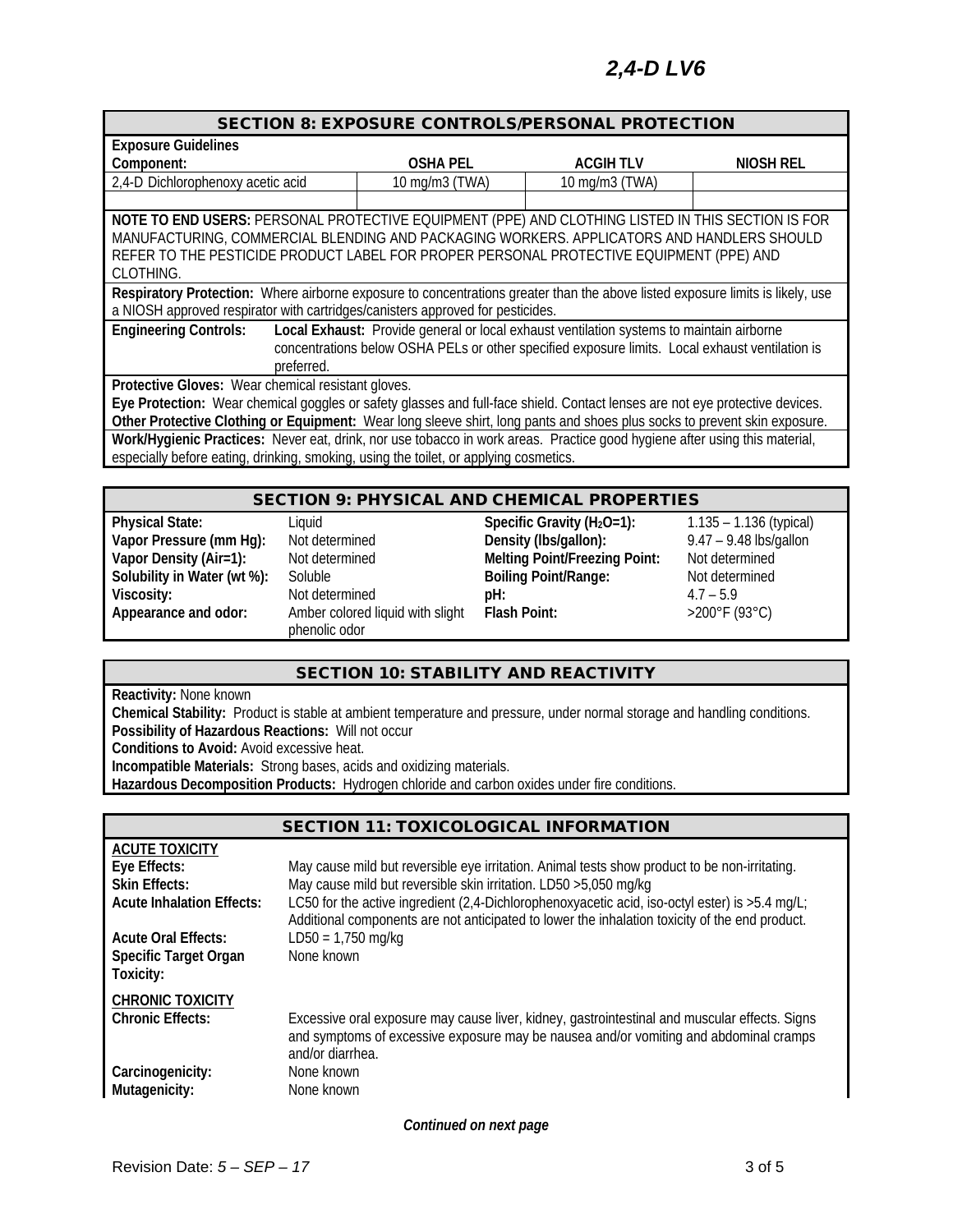**Teratogenicity:** None known **Reproductive Toxicity:** None known

**POTENTIAL HEALTH EFFECTS:**

**Eyes:** May cause mild eye irritation.

**Skin:** May cause mild skin irritation.

**Inhalation:** May cause mild irritation of the upper respiratory tract.

**Ingestion:** Harmful if swallowed. May cause nausea, gastric upset and diarrhea.

#### SECTION 12: ECOLOGICAL INFORMATION

| <b>ENVIRONMENTAL SUMMARY:</b> This product is toxic to fish and aquatic invertebrates. |                |  |
|----------------------------------------------------------------------------------------|----------------|--|
| ECOTOXICITY DATA:                                                                      |                |  |
| Fish Acute and Prolonged Toxicity:                                                     | Not determined |  |
| <b>Aquatic Invertebrate Acute Toxicity:</b>                                            | Not determined |  |
| <b>Aquatic Plant Toxicity:</b>                                                         | Not determined |  |
| <b>Bird Acute and Prolonged Toxicity:</b>                                              | Not determined |  |
| Honeybee Toxicity:                                                                     | Not determined |  |
| <b>ENVIRONMENTAL EFFECTS:</b>                                                          |                |  |
| Soil Absorption/Mobility:                                                              | Not determined |  |
| Persistence and degradability:                                                         | Not determined |  |
| <b>Bioaccumulative Potential:</b>                                                      | Not determined |  |
| Other adverse effects:                                                                 | Not determined |  |

#### SECTION 13: DISPOSAL CONSIDERATIONS

**Waste:** Dispose of in accordance with applicable Federal, state and local laws and regulations.

**Container:** Triple rinse and recycle the container or dispose of in accordance with Federal, state and local laws and regulations. **See pesticide product label for full instructions on disposal.**

**RCRA Characteristics:** It is the responsibility of the individual disposing of this product to determine the RCRA classification and hazard status of the waste. If product is disposed of as purchased, the following RCRA code applies: U240 - Acetic acid, (2,4-dichlorophenoxy)-, salts & esters

#### SECTION 14: TRANSPORT INFORMATION

| DOT:<br>(Ground) | This product is not regulated by the U.S. Department of Transportation as a hazardous material for ground<br>shipment in quantities less than 12 gallons.<br>For quantities greater than or equal to 12 gallons:<br>UN3082, Environmental Hazardous Substance, Liquid, N.O.S (2,4-D), 9, PG III, RQ |
|------------------|-----------------------------------------------------------------------------------------------------------------------------------------------------------------------------------------------------------------------------------------------------------------------------------------------------|
| IMDG:<br>(Sea)   | Not determined                                                                                                                                                                                                                                                                                      |
| IATA:<br>(Air)   | Not determined                                                                                                                                                                                                                                                                                      |
| TDG:<br>(Canada) | Not determined                                                                                                                                                                                                                                                                                      |

#### SECTION 15: REGULATORY INFORMATION

**TSCA Inventory:** This product is exempt from TSCA inventory listing requirements as it is solely for FIFRA regulated use. **SARA Title III Information:**

**Section 302 - Extremely hazardous substances:** None listed **Section 311/312 – Hazard Categories:** Immediate (Acute) **Section 313 –** The following chemicals are subject to the reporting requirements of Section 313 of Title III, Superfund Amendments and Reauthorization Act of 1986 and 40 CFR 372: 2,4-Dichlorophenoxyacetic acid, iso-octyl ester (CAS # 1928-43-4) 88.8%

*Continued on next page*